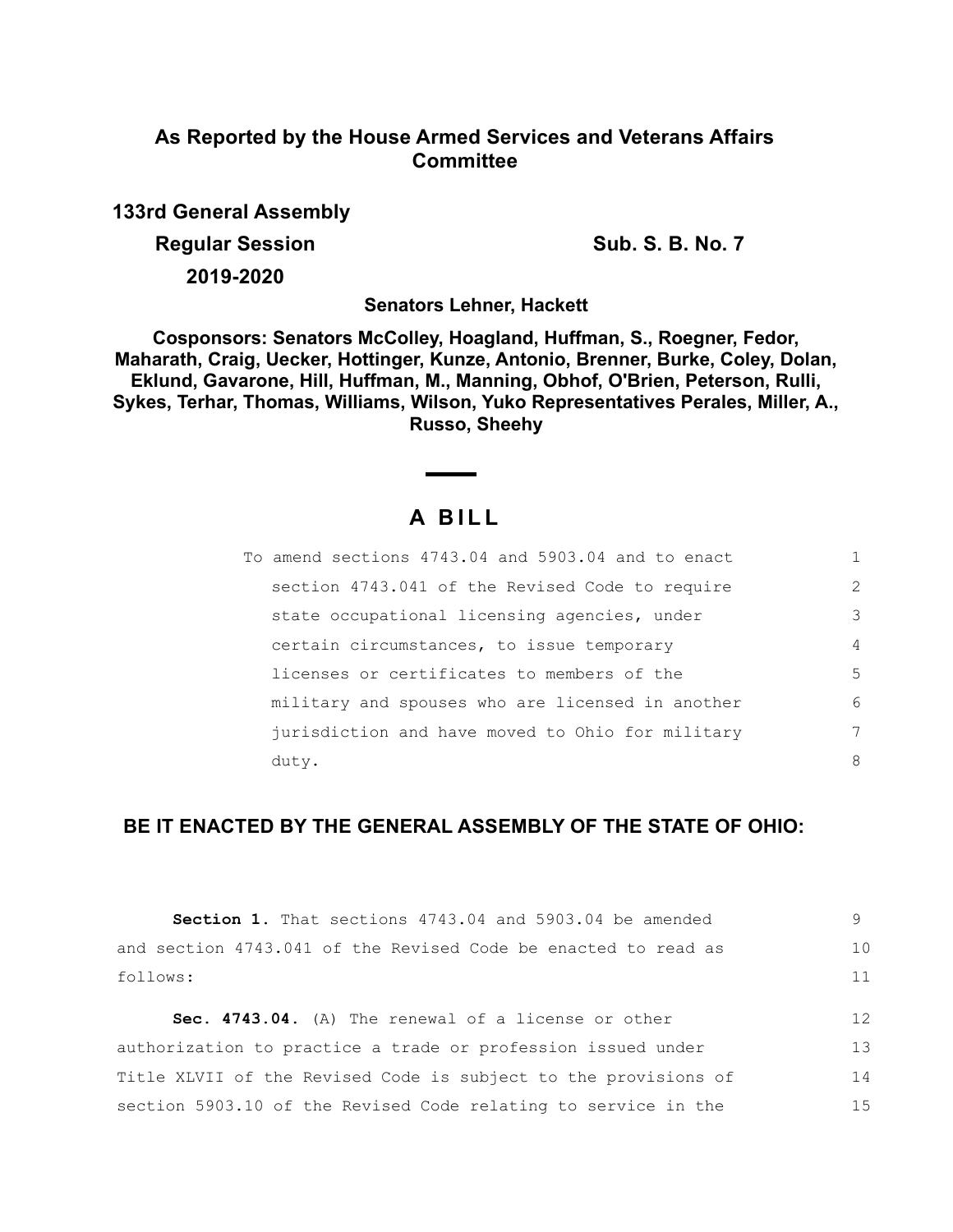#### **Sub. S. B. No. 7 Page 2 As Reported by the House Armed Services and Veterans Affairs Committee**

(B) Continuing education requirements applicable to the licensees under Title XLVII of the Revised Code are subject to the provisions of section 5903.12 of the Revised Code relating to active duty military service.

(C) A department, agency, or office of this state or of any political subdivision of this state that issues a license or certificate to practice a trade or profession may, pursuant to rules adopted by the department, agency, or office, issue a temporary license or certificate to practice the trade or profession to a person whose spouse is on active military duty in this state.

(D) A department, agency, or office of this state that issues a license or certificate to practice a trade or profession shall issue a temporary license or certificate to practice the trade or profession as provided in section 4743.041 of the Revised Code.

(E) The issuance of a license or other authorization to practice a trade or profession issued under Title XLVII of the Revised Code is subject to the provisions of section 5903.03 of the Revised Code relating to service in the armed forces.

#### **Sec. 4743.041.** (A) As used in this section:

 "Active guard and reserve" has the meaning defined in 10 U.S.C. 101. 38 39

 "Military duty" includes service in the uniformed services on active duty, in the active quard and reserve, and as a military technician dual status under 10 U.S.C. 10216. 40 41 42

 "Uniformed services" has the meaning defined in 10 U.S.C. 43

16

37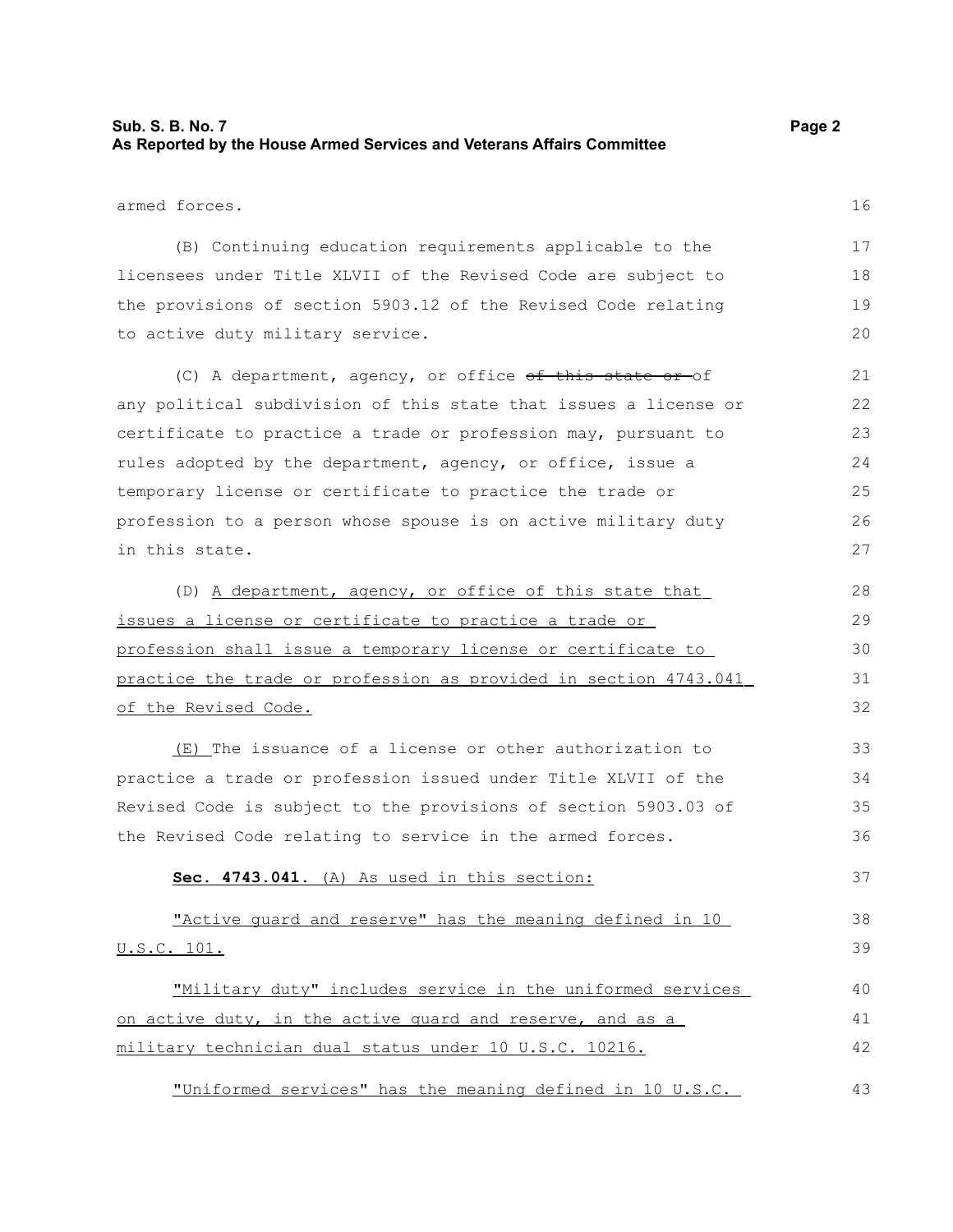| 101.                                                             | 44 |
|------------------------------------------------------------------|----|
| (B) Pursuant to division (D) of section 4743.04 of the           | 45 |
| Revised Code, a department, agency, or office of this state      | 46 |
| shall issue a temporary license or certificate to practice a     | 47 |
| trade or profession to an individual, provided that all of the   | 48 |
| following qualifications are met:                                | 49 |
| (1) The individual holds a valid license or certificate to       | 50 |
| practice the trade or profession issued by any other state or    | 51 |
| <u>jurisdiction;</u>                                             | 52 |
| (2) The license or certificate is current, and the               | 53 |
| individual is in good standing in the state or jurisdiction of   | 54 |
| licensure or certification; and                                  | 55 |
| (3) The individual presents adequate proof to the                | 56 |
| department, agency, or office that the individual or the         | 57 |
| individual's spouse is on military duty in this state.           | 58 |
| (C) A temporary license or certificate issued under this         | 59 |
| section shall be issued in accordance with the existing license  | 60 |
| or certification issuance schedule of the department, agency, or | 61 |
| office. The department, agency, or office shall verify the       | 62 |
| standing of the license or certificate issued by another state   | 63 |
| or jurisdiction when the temporary license is up for renewal. No | 64 |
| temporary license shall be valid for a period of more than six   | 65 |
| years.                                                           | 66 |
| (D) A department, agency, or office of this state shall,         | 67 |
| in accordance with Chapter 119. of the Revised Code, deny an     | 68 |
| individual a temporary license or certificate issued under this  | 69 |
| section or revoke an individual's temporary license or           | 70 |
| certificate issued under this section if either of the following | 71 |
| circumstances occur:                                             | 72 |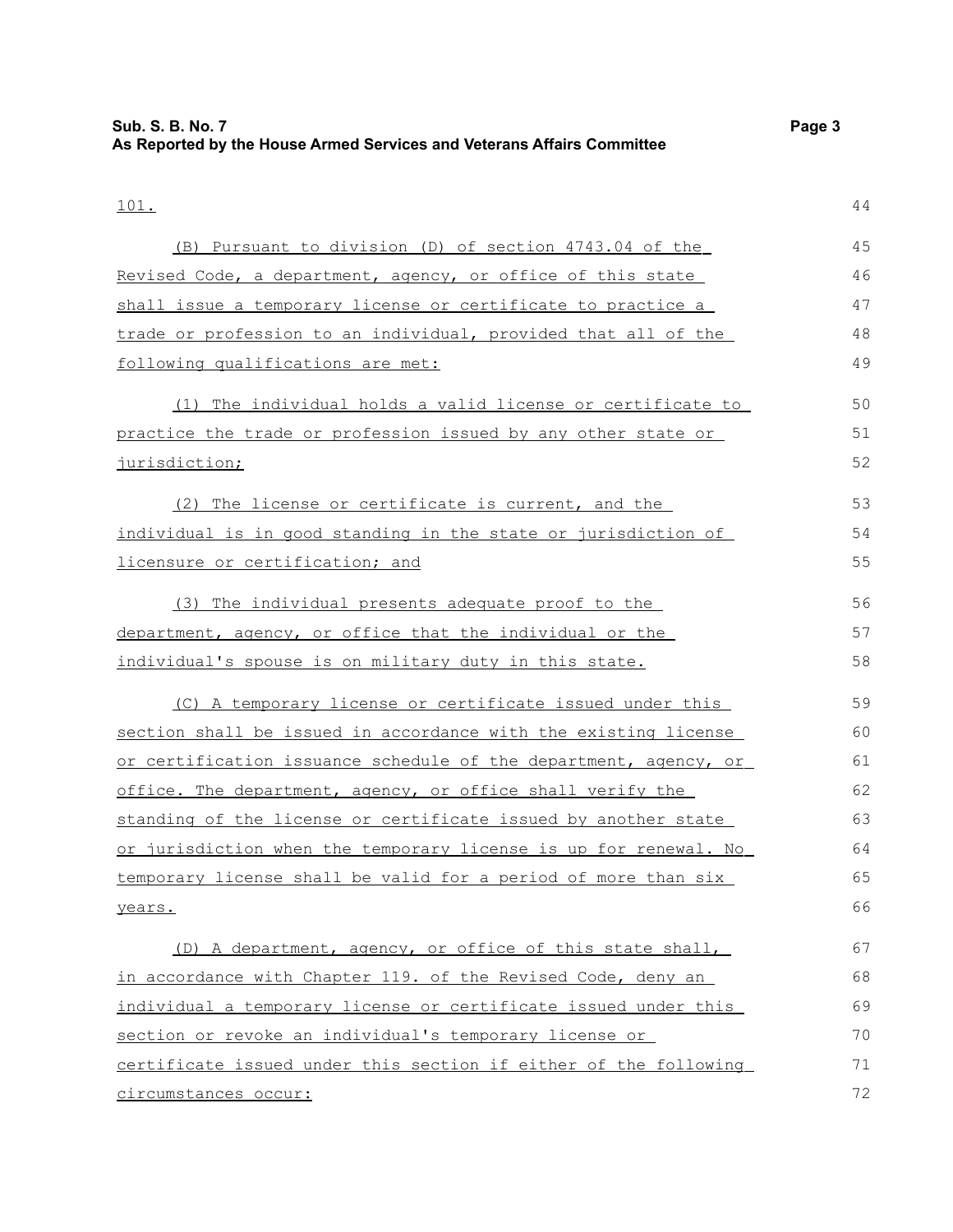| (1) The individual's license or certificate issued by            | 73  |
|------------------------------------------------------------------|-----|
| another state or jurisdiction expires, is revoked, or is not in  | 74  |
| good standing; or                                                | 75  |
| (2) With respect to an individual who was eligible for a         | 76  |
| temporary license under this section as the spouse of an         | 77  |
| individual on military duty, six months have elapsed since the   | 78  |
| divorce, dissolution, or annulment of the marriage.              | 79  |
| (E) The department, agency, or office shall revoke the           | 80  |
| temporary license or certificate of any individual whose license | 81  |
| or certificate issued by another state or jurisdiction is not in | 82  |
| good standing, or if any of the disqualifying circumstances      | 83  |
| under division (D) of this section have occurred.                | 84  |
| (F) An individual with a temporary license or certificate        | 85  |
| issued under this section may practice the trade or profession   | 86  |
| in this state only within the scope and practice that the        | 87  |
| license or certificate from the other state permits, provided    | 88  |
| that the practice is within the scope of practice allowable for  | 89  |
| an individual who holds the applicable license or certificate    | 90  |
| issued by this state.                                            | 91  |
| (G) Notwithstanding any other provision of the Revised           | 92  |
| Code, a department, agency, or office may charge a fee for a     | 93  |
| temporary license or certificate issued under this section. The  | 94  |
| fee shall be not more than one-third of the fee charged in this  | 95  |
| state for the license or certificate, rounded up to the nearest  | 96  |
| dollar.                                                          | 97  |
| (H) Each department, agency, or office that issues a             | 98  |
| license or certificate to practice a trade or profession shall   | 99  |
| adopt rules under Chapter 119. of the Revised Code as necessary  | 100 |

to implement this section.

101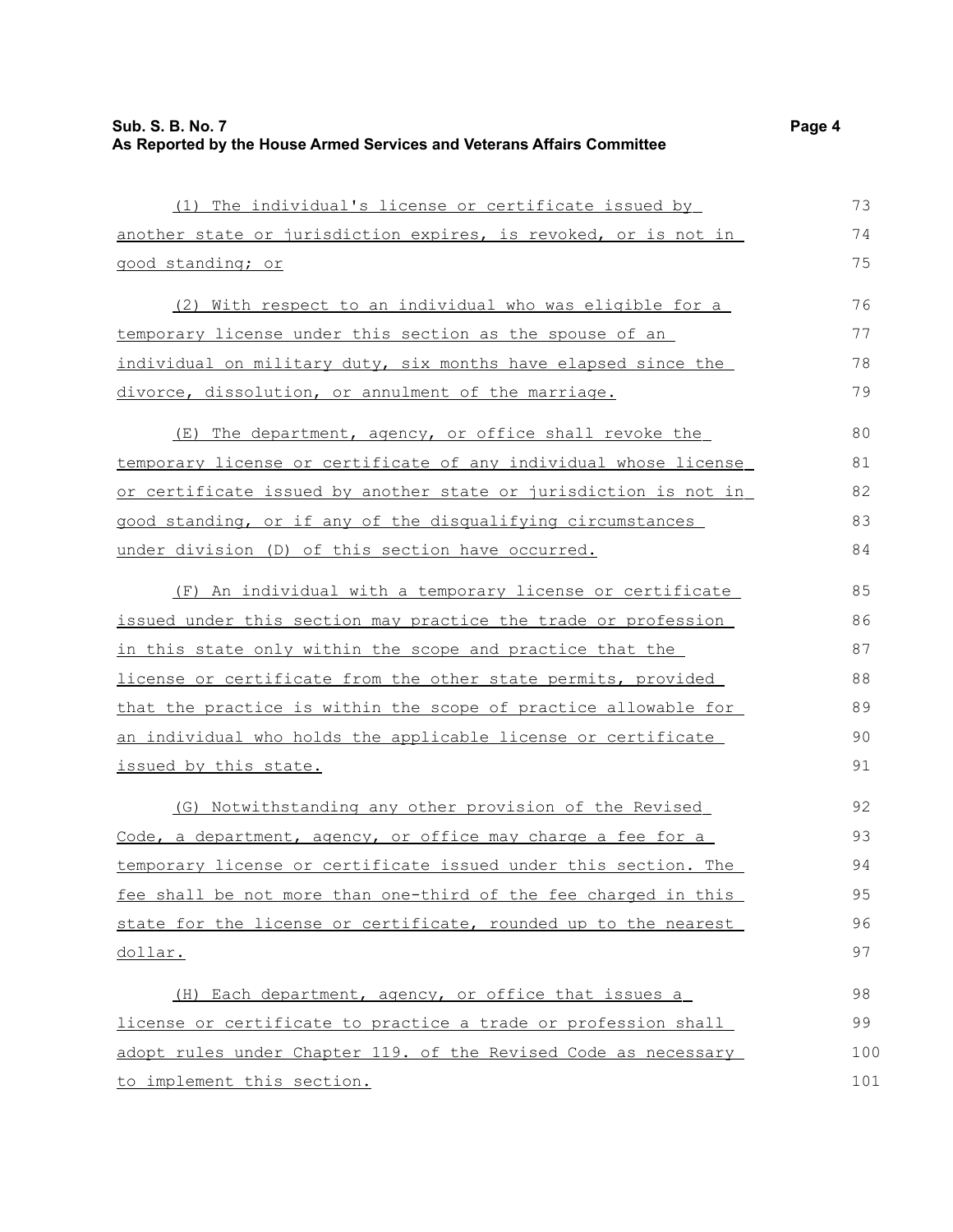#### **Sub. S. B. No. 7 Page 5 As Reported by the House Armed Services and Veterans Affairs Committee**

| (I) Each department, agency, or office that issues a             | 102 |
|------------------------------------------------------------------|-----|
| license or certificate to practice a trade or profession, shall, | 103 |
| upon the conclusion of the state fiscal year, prepare a report   | 104 |
| on the number and type of temporary licenses or certificates     | 105 |
| that were issued during the fiscal year under this section. The  | 106 |
| report shall be provided to the director of veterans services    | 107 |
| not later than thirty days after the end of the fiscal year. The | 108 |
| director shall compile the reports and make them available to    | 109 |
| the public.                                                      |     |
|                                                                  |     |
| Sec. 5903.04. Each licensing agency shall adopt rules            | 111 |
| under Chapter 119. of the Revised Code to establish and          | 112 |
|                                                                  |     |

implement all of the following:

(A) A process to obtain from each applicant documentation and additional information necessary to determine if the applicant is a service member or veteran, or the spouse or surviving spouse of a service member or veteran; 114 115 116 117

(B) A process to record, track, and monitor applications that have been received from a service member, veteran, or the spouse or surviving spouse of a service member or veteran; and 118 119 120

(C) A process to prioritize and expedite certification or licensing for each applicant who is a service member, veteran, or the spouse or a surviving spouse of a service member or veteran. 121 122 123 124

In establishing these processes, the licensing agency shall include any special accommodations that may be appropriate for applicants facing imminent deployment, and for applicants for a temporary license or certificate under division (D) of section 4743.04 of the Revised Code. 125 126 127 128 129

**Section 2.** That existing sections 4743.04 and 5903.04 of

113

130